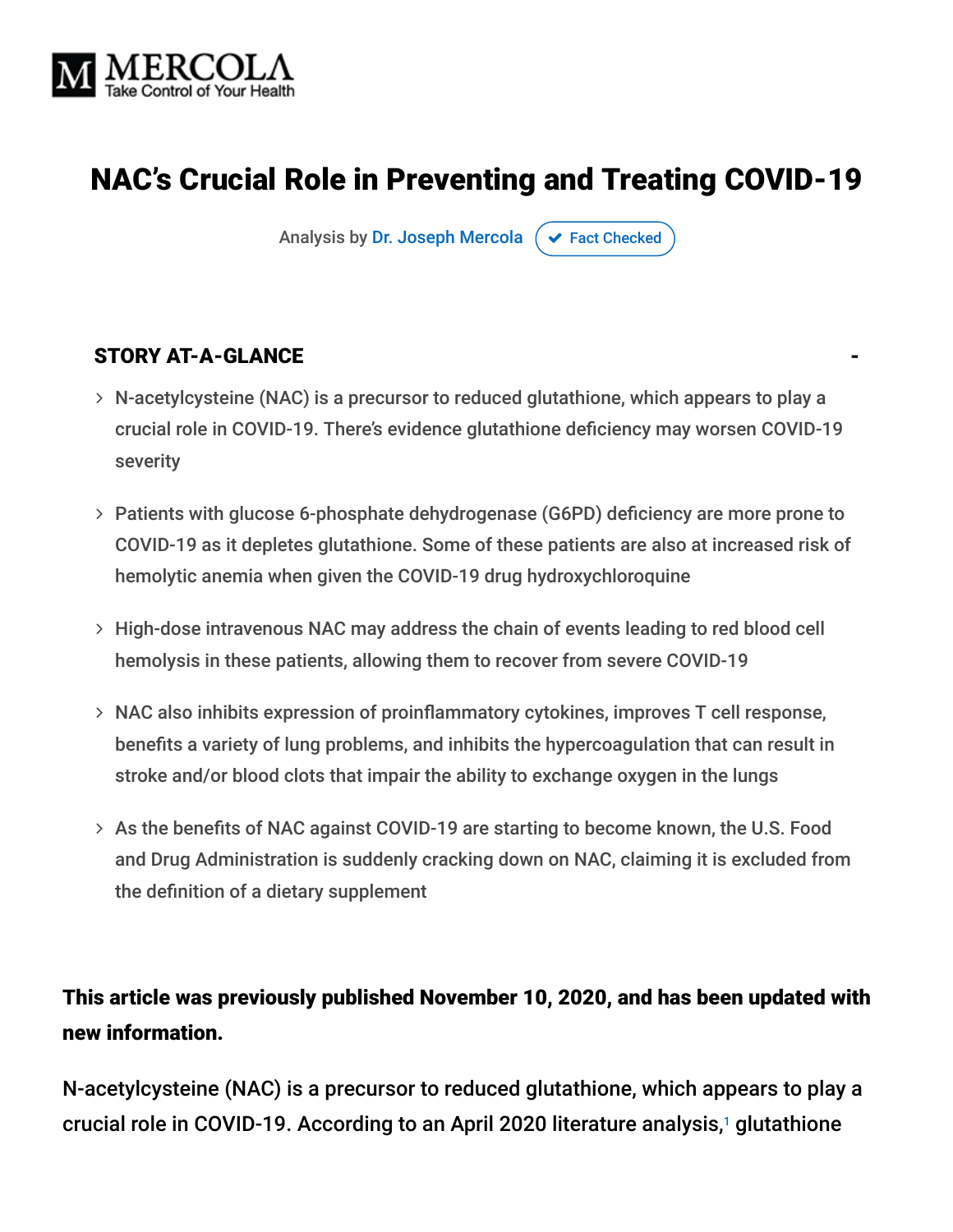deficiency may be associated with COVID-19 severity, leading the author to conclude that NAC may be useful both for its prevention and treatment.

NAC has a long history of use as a first-aid remedy for acetaminophen poisoning. It neutralizes the toxic effects of the drug by recharging glutathione, thereby preventing liver damage. But the idea that NAC can also be helpful against viral infections is not new. Previous studies<sup>2,3</sup> have found it reduces viral replication of certain viruses, including the influenza virus.

In one such study,<sup>4</sup> the number needed to treat (NNT) was 0.5, which means for every two people treated with NAC, one will be protected against symptomatic influenza. That's significantly better than influenza vaccines, which have an NNV (number needed to vaccinate) of 71,5 meaning 71 people must be vaccinated to prevent a single case of confirmed influenza. It's even better than vitamin D, which has an NNT of 33. 6

In the MedCram lecture above, pulmonologist Dr. Roger Seheult reviews the latest medical literature on NAC for COVID-19, starting with a paper<sup>7</sup> published in the October 2020 issue of Clinical Immunology titled "Therapeutic Blockade of Inflammation in Severe COVID-19 Infection With Intravenous N-acetylcysteine."

## G6PD Deficiency Worsens COVID-19 Outcomes

Previous research $<sup>8</sup>$  has shown NAC inhibits the expression of proinflammatory cytokines</sup> in cells infected with highly pathogenic H5N1 influenza virus. Proinflammatory cytokines also play a crucial role in COVID-19 severity.

Researchers have confirmed that in severe COVID-19 cases, cytokines such as interleukin-6 (IL6), interleukin-10 (IL10) and TNF- $\alpha$  are all elevated.<sup>9</sup> Once they reach excessive levels, a so-called cytokine storm develops, causing significant tissue damage. NAC may be able to inhibit this damaging cascade.

In the "Therapeutic Blockade of Inflammation in Severe COVID-19 Infection With Intravenous N-acetylcysteine" paper, the researchers focus on a specific group of patients, namely those with glucose 6-phosphate dehydrogenase (G6PD) deficiency,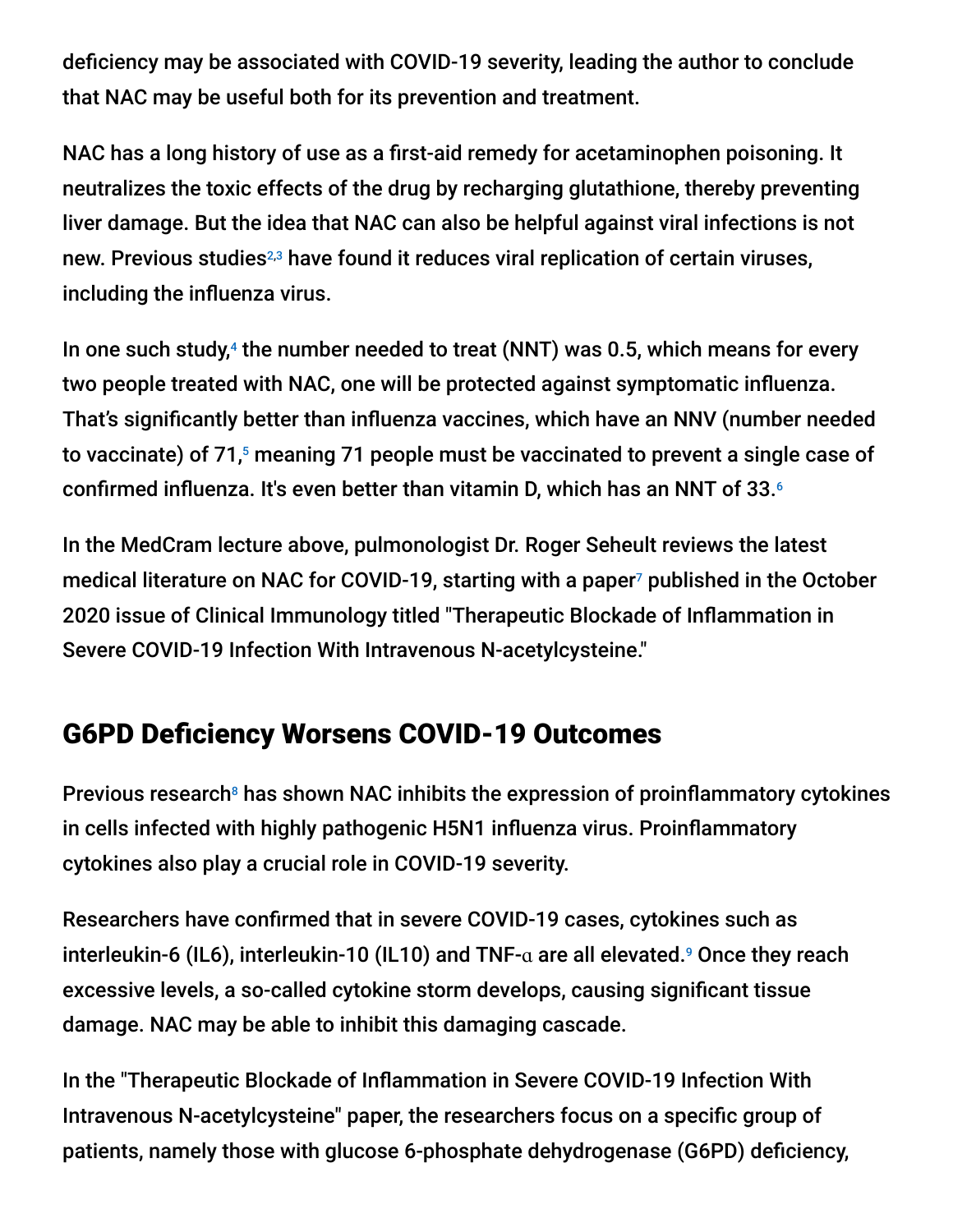which has been shown to facilitate human coronavirus infection due to the fact that G6PD depletes glutathione.

G6PD deficiency<sup>10</sup> is a genetic disorder that typically affects males and is more prevalent among Black men and those from the Mediterranean area, Africa and Asia. (Women with this genetic anomaly are carriers and can pass it on to their children but rarely display symptoms.)

G6PD is an enzyme needed for the proper function of red blood cells. It also protects your red blood cells from free radicals in your blood by limiting oxidative stress.

When your body doesn't produce enough of this enzyme, hemolytic anemia  $-$  a condition in which red blood cells are broken down faster than they are made  $-$  can result due to unneutralized oxidative stress from insufficient amounts of NADPH being produced.

As noted in "Therapeutic Blockade of Inflammation in Severe COVID-19 Infection With Intravenous N-acetylcysteine":<sup>11</sup>

*"G6PD deficiency may especially predispose to hemolysis upon coronavirus disease-2019 (COVID-19) infection when employing pro-oxidant therapy. However, glutathione depletion is reversible by N-acetylcysteine (NAC) administration.*

*We describe a severe case of COVID-19 infection in a G6PD-deficient patient treated with hydroxychloroquine who benefited from intravenous (IV) NAC beyond reversal of hemolysis.*

*NAC blocked hemolysis and elevation of liver enzymes, C-reactive protein (CRP), and ferritin and allowed removal from respirator and veno-venous extracorporeal membrane oxygenator and full recovery of the G6PD-deficient patient."*

## How G6PD Deficiency Impacts COVID-19 Disease Process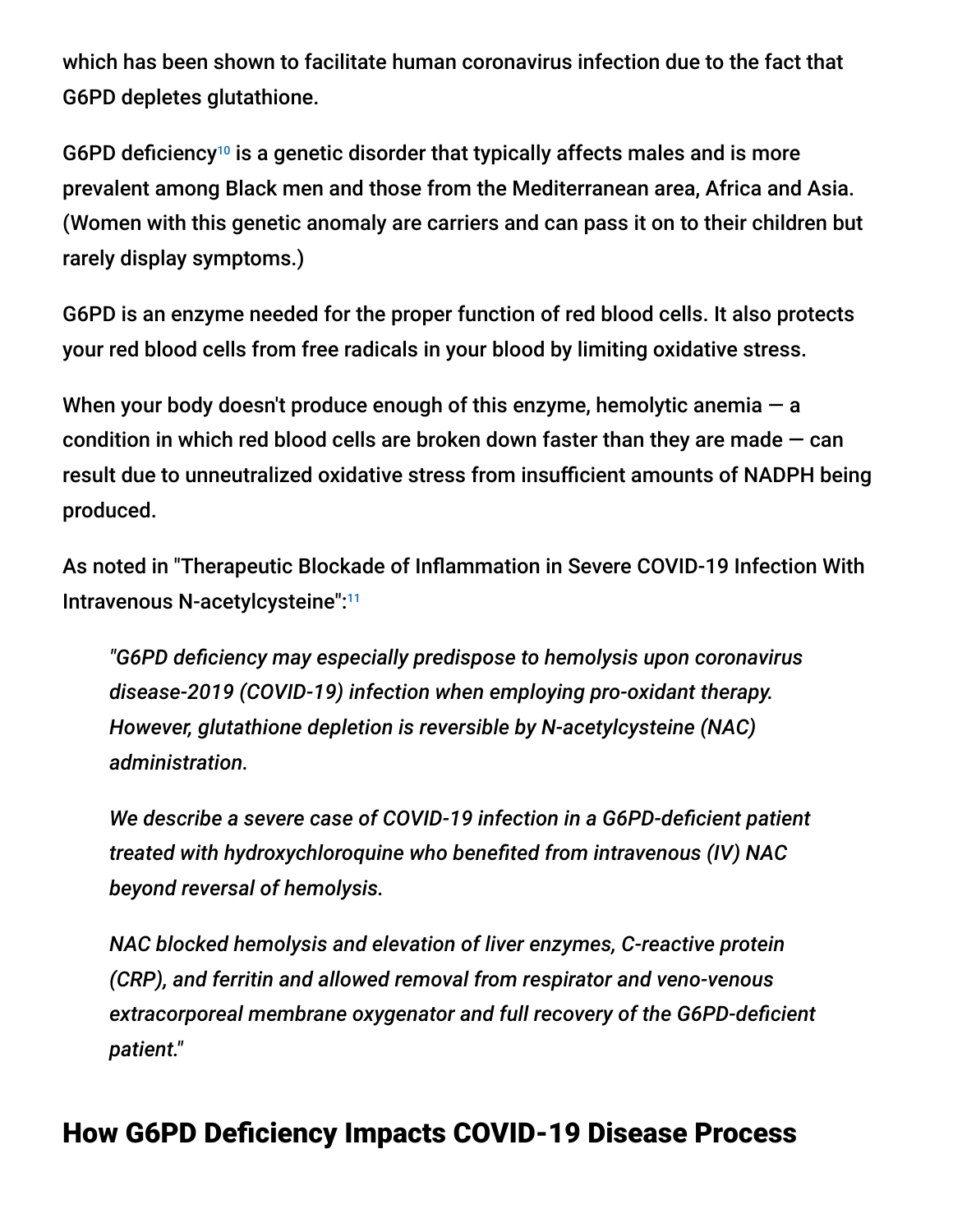In his lecture, Seheult goes through the nitty-gritty details of how G6PD influences the COVID-19 disease process, why a deficiency in this enzyme can worsen outcomes and how NAC supplementation short-circuits this harmful chain of events.

In summary, hydrogen peroxide (H2O2), a reactive oxygen species (ROS), needs to be converted to water (H2O) as much as possible in your cells to avoid red blood cell hemolysis, i.e., the destruction of red blood cells.

As noted by Seheult, there's concern that the drug hydroxychloroquine may increase this process in G6PD-deficient patients, thereby increasing the risk of red blood cell hemolysis.<sup>12</sup>

The evidence is not conclusive, however. One 2018 study $^{13}$  looking at the incidence of hemolytic anemia in G6PD-deficient patients given hydroxychloroquine concluded the risk may be overblown, as "There were no reported episodes of hemolysis in more than 700 months of HCQ exposure among the 11 G6PDH-deficient patients."

The enzyme responsible for the conversion of hydrogen peroxide to water is glutathione peroxidase (GPX). GPX does two things simultaneously. While reducing hydrogen peroxide into water, it also converts the reduced form of glutathione (GSH) into glutathione disulfide (GSSG), which is the oxidized form of glutathione. In other words, as GPX turns hydrogen peroxide into harmless water, glutathione becomes oxidized.

To recycle GSSG back to its reduced form, GSH, you need an enzyme called GSH reductase. The reducing agent needed for this to occur is NADPH. NADPH is also simultaneously converted into NADP+. To recycle NADP+ back to NADPH, you need G6PD.

The point here is this: Patients who have G6PD deficiency will also have lower NADPH, and therefore won't be able to reduce the GSSG (the oxidated form of glutathione) to its reduced GSH form. This in turn leads to a buildup of hydrogen peroxide, resulting in higher levels of hemolysis.

As explained by Seheult, the two building blocks of glutathione are NAC and the amino acid glycine. Glycine is fairly abundant, whereas NAC is not, so the theory is that, if you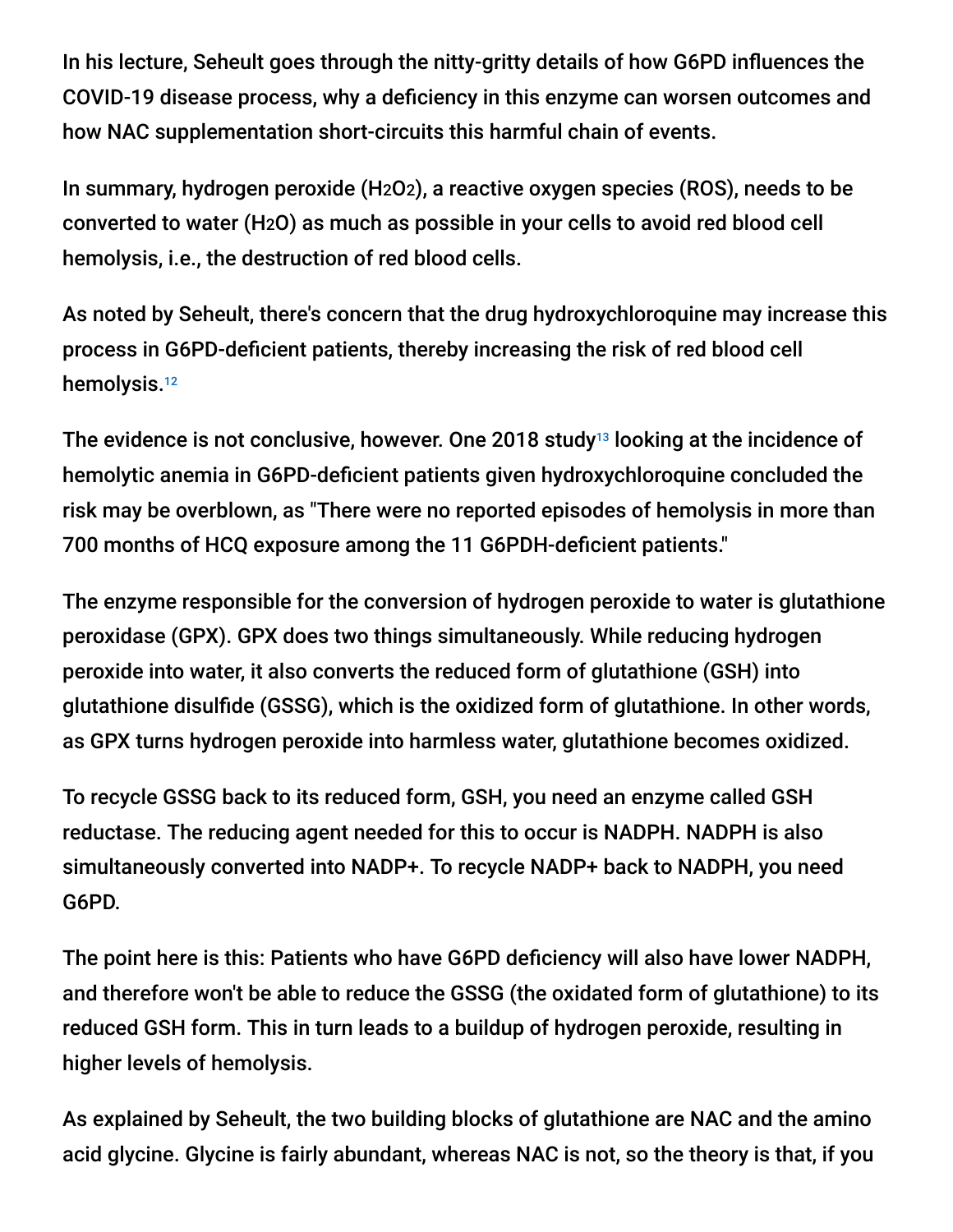are G6PD deficient, you may be able to bypass this detrimental spiral by supplying high levels of NAC. This will allow your body to produce its own glutathione (GSH).

This theory is what was investigated in "Therapeutic Blockade of Inflammation in Severe COVID-19 Infection With Intravenous N-acetylcysteine,<sup>"14</sup> and the answer is yes. When given hydroxychloroquine, the G6PD-deficient patient developed severe hemolysis, which was successfully reversed by giving intravenous NAC. In the end, the patient fully recovered.

As for the dosage, the G6PD-deficient patient was given 30,000 milligrams of intravenous NAC divided into three doses over 24 hours, after which the patient began showing immediate improvement in hemolysis indices. About a week later, IV NAC was restarted at a dose of 600 mg every 12 hours for one week.

## NAC Blocks Inflammation

In addition to that G6PD-deficient patient, NAC was also given to nine other COVID-19 patients who were on respirators but did not have G6PD deficiency. In these patients, "NAC elicited clinical improvement and markedly reduced CRP in all patients and ferritin in 9/10 patients." The authors hypothesize that NAC's mechanism of action "may involve the blockade of viral infection and the ensuing cytokine storm." 15

That said, they point out that it's difficult to discern whether these anti-inflammatory effects were specific to the use of NAC, as steroids and other anti-inflammatory drugs were sporadically used. Still, they believe NAC does have the ability to reduce inflammation in patients with COVID-19. As explained in the paper: 16

*"We propose that NAC restrains the pro-inflammatory metabolic pathways that control oxidative stress and mTOR-dependent generation of cytokine storm emanating from the immune system …*

*IL-6, the primary cytokine that drives inflammation in COVID-19 infected patients, elicits mitochondrial oxidative stress at complex I of the mitochondrial*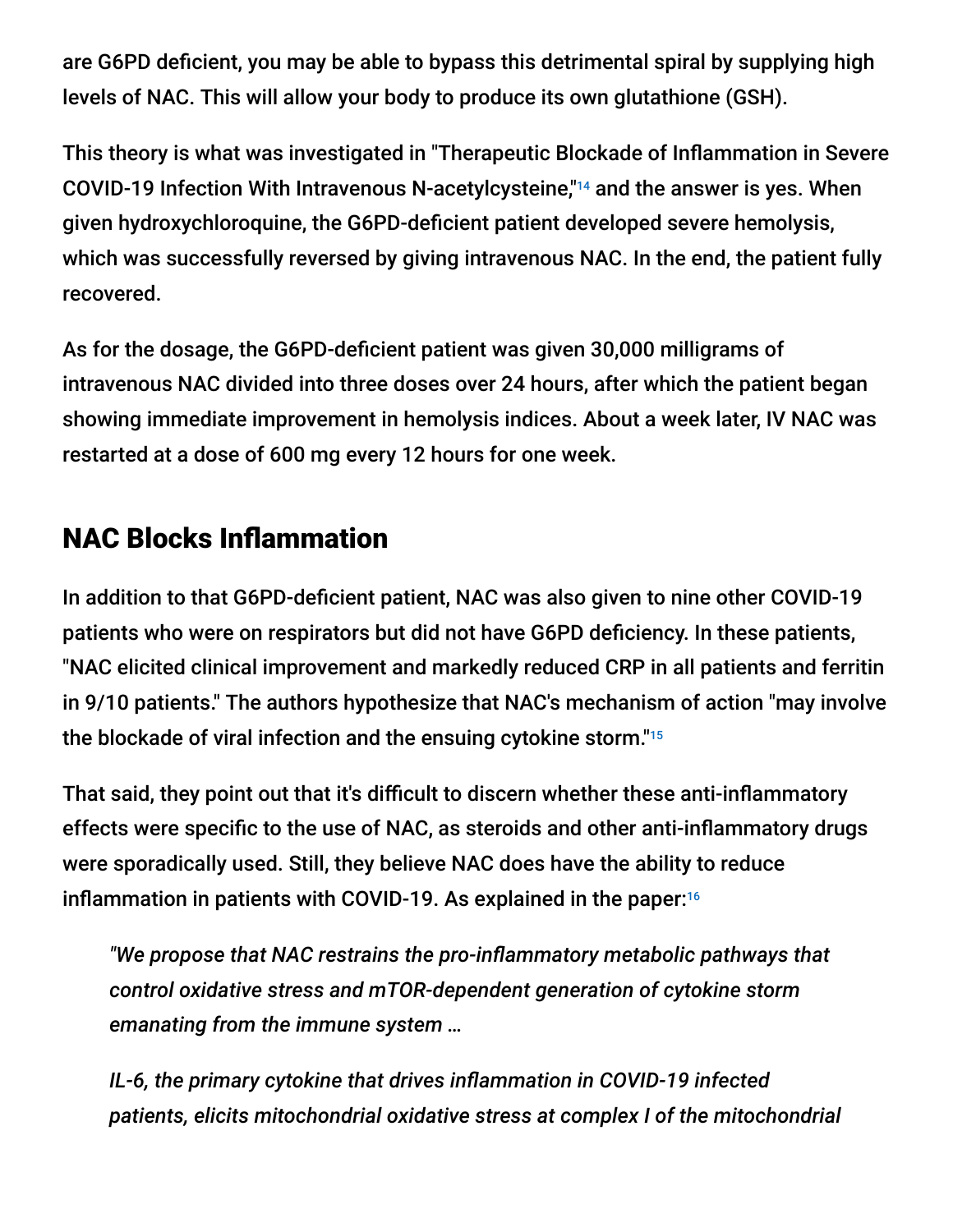*electron transport chain (ETC). In turn, this leads to redox-dependent activation of mTORC1.*

*Further downstream, uncontrolled activation of mTORC1 promotes inflammation. NAC inhibits oxidative stress by serving as a cell-permeable amino acid precursor of the main intracellular antioxidant, GSH.*

*Acting outside the cell, NAC may break disulfide bonds within ACE2 that serves as the cellular receptor for COVID-19. NAC may also block COVID-19 binding by disrupting disulfide bind within its receptor-binding domain …*

*Several anti-inflammatory medications have been shown to mitigate the cytokine storm in COVID-19 infection, such as corticosteroids, colchicine, imatinib, and complement C3 inhibitor AMY-101. However, the safety of mTOR blockade stands out based on its propensity to extend overall lifespan.*

*IV NAC has long been used to safely treat patients with acetaminophen overdose, or ARDS [acute respiratory distress syndrome]. NAC was also found to reduce CRP levels in several controlled clinical trials. CRP elevation is a prominent risk factor for disease progression in patients infected with COVID-19."*

## NAC Also Protects Against Blood Clots

Importantly, NAC may also protect against other problems associated with COVID-19, including the hypercoagulation that can result in stroke and/or blood clots<sup>17</sup> that impair the ability to exchange oxygen in the lungs.

Many COVID-19 patients experience serious blood clots, and NAC counteracts hypercoagulation, $^{18,19,20}$  as it has both anticoagulant and platelet-inhibiting properties.<sup>21</sup> A 2017 paper<sup>22</sup> also found NAC has potent thrombolytic effects, meaning it breaks down blood clots once they've formed.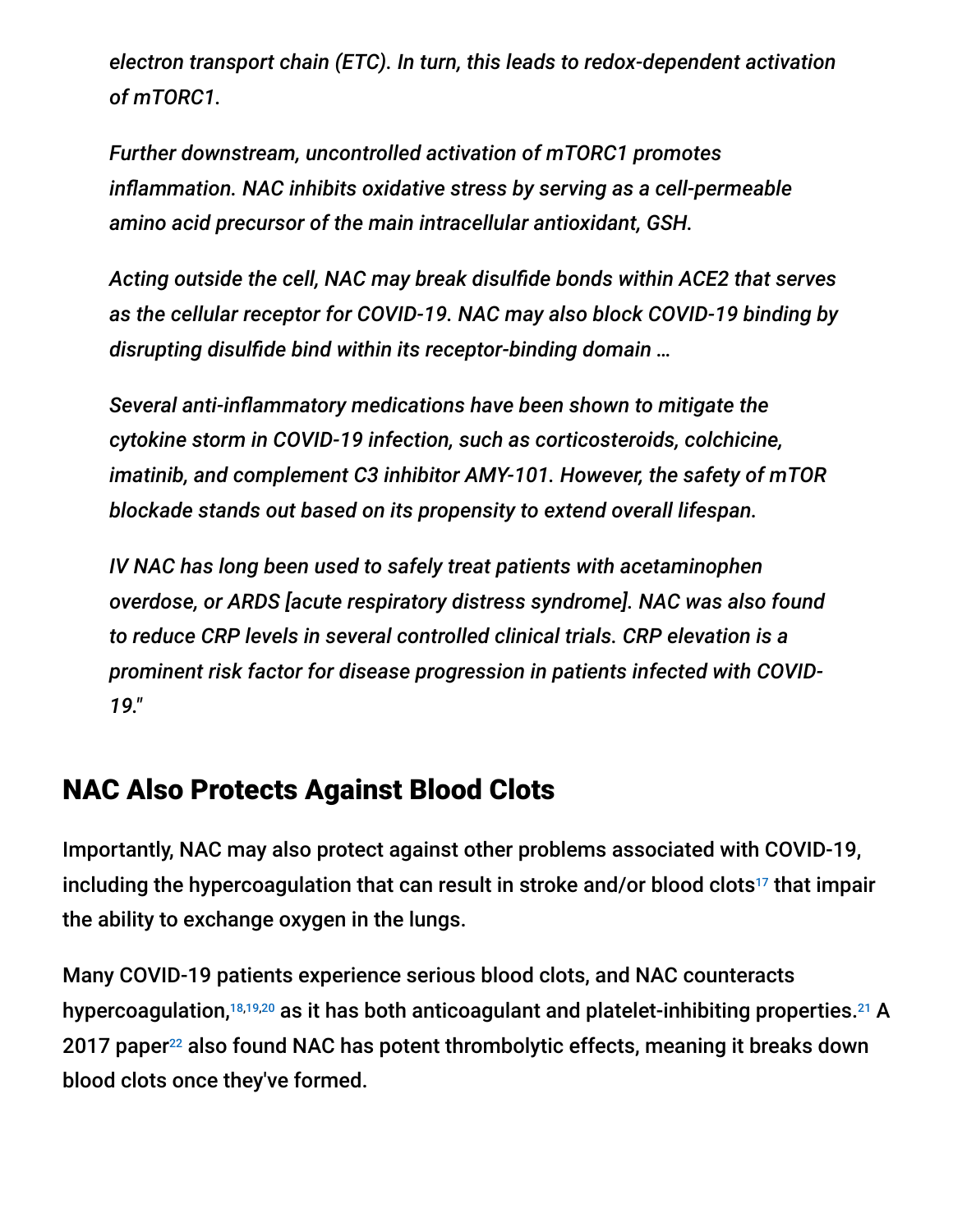This is largely thanks to the sulfur in NAC (from cysteine). The sulfur reduces the intrachain disulfide bonds by von Willebrand factors that have polymerized by dissociating the sulfur bonds holding them together, thus contributing to the clot. Once von Willebrand factor sulfur bonds are broken, the clots start to dissolve and the blood vessels open up again allowing for exchange of oxygen and carbon dioxide.

According to the authors,<sup>23</sup> "NAC is an effective and safe alternative to currently available antithrombotic agents to restore vessel patency after arterial occlusion." (Restoring vessel patency means the blood vessel is now unobstructed so that blood can flow freely.) Two additional papers<sup>24,25</sup> show the same thing.

**<sup>66</sup>** High-dose intravenous NAC may be expected to the High-dose intravenous NAC may be expected to **play an adjuvant role in the treatment of severe COVID-19 cases and in the control of its lethal complications … including pulmonary and cardiovascular adverse events. ~ FASEB Journal August 11, 2020"**

Importantly, NAC's mechanism of action does not appear to increase bleeding disorders like heparin does, so it would likely be a safer alternative to the heparin used in the MATH+ protocol. 26

## NAC Also Improves Variety of Lung-Related Problems

Studies have also demonstrated that NAC helps improve a variety of lung-related problems, including pneumonia and ARDS,<sup>27</sup> both of which are common characteristics of COVID-19. For example:

Research<sup>28</sup> published in 2018 found NAC reduces oxidative and inflammatory damage in patients with community-acquired pneumonia.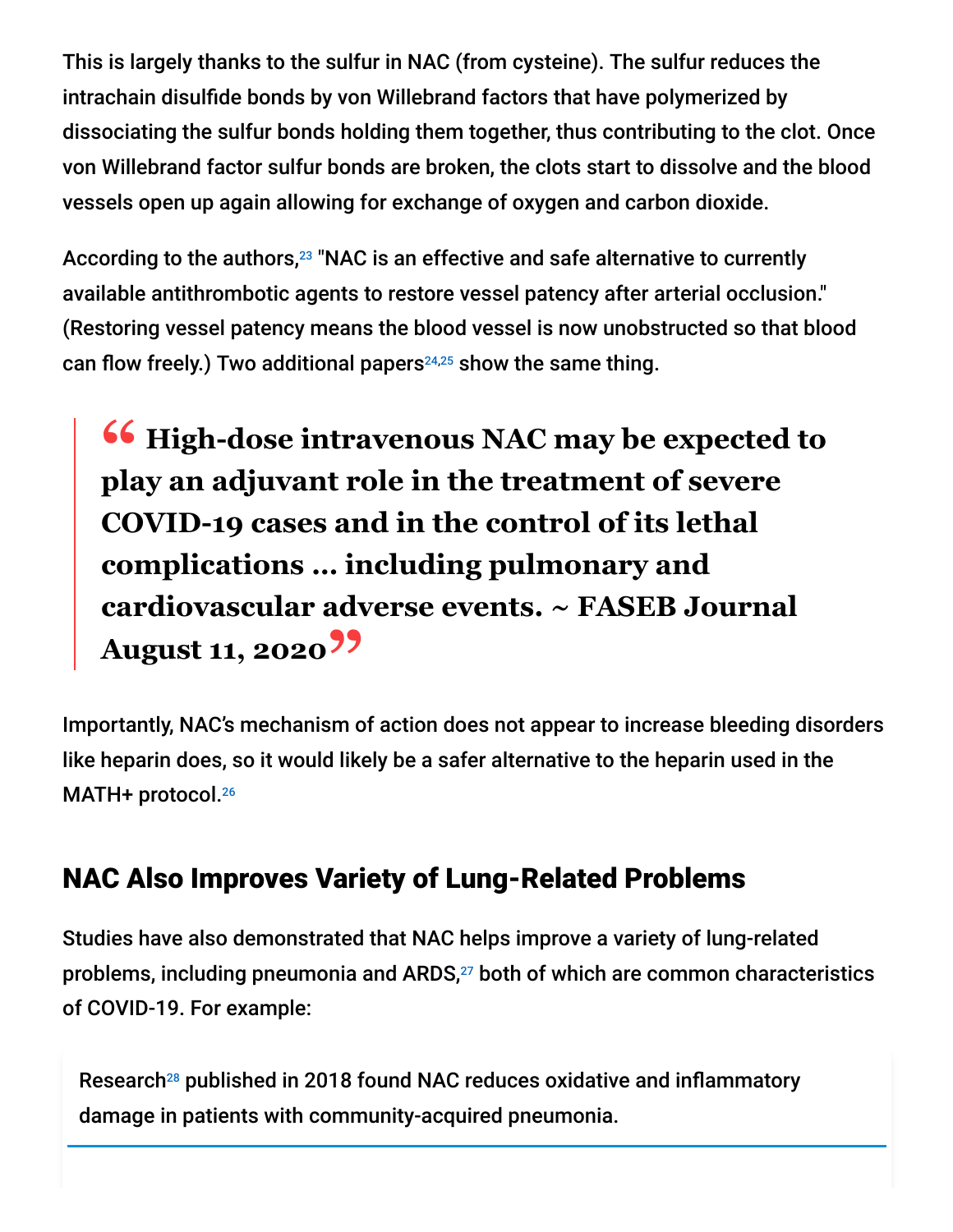Another 2018 study<sup>29</sup> found NAC improves post-operative lung function in patients undergoing liver transplantation.

A 2017 meta-analysis $^{\text{30}}$  found a significant reduction in ICU stays among ARDS patients treated with NAC (although there was no significant difference in short-term mortality risk).

A 2007 study<sup>31</sup> concluded NAC improves ARDS by "increasing intracellular glutathione and extracellular thiol molecules" along with general antioxidant effects.

A 1994 study<sup>32</sup> found NAC enhances recovery from acute lung injury, significantly regressing patients' lung injury score during the first 10 days of treatment, and significantly reducing the need for ventilation. After three days of treatment, only 17% of those receiving NAC needed ventilation, compared to 48% in the placebo group.

NAC is also a well-known mucolytic used to help clear mucus out of the airways of cystic fibrosis patients.<sup>33</sup> Some studies also suggest NAC can help reduce symptoms of COPD and prevent exacerbation of the condition. 34

## Standard of Care for COVID-19 Should Include NAC

Considering many COVID-19 cases involve blood clots in addition to excessive oxidative stress, and NAC effectively addresses both, I believe NAC should be included in standard of care for COVID-19. As noted in "Rationale for the Use of N-acetylcysteine in Both Prevention and Adjuvant Therapy of COVID-19," published August 11, 2020, in the FASEB Journal: 35

*"COVID-19 may cause pneumonia, acute respiratory distress syndrome, cardiovascular alterations, and multiple organ failure, which have been ascribed to a cytokine storm, a systemic inflammatory response, and an attack by the immune system. Moreover, an oxidative stress imbalance has been demonstrated to occur in COVID-19 patients.*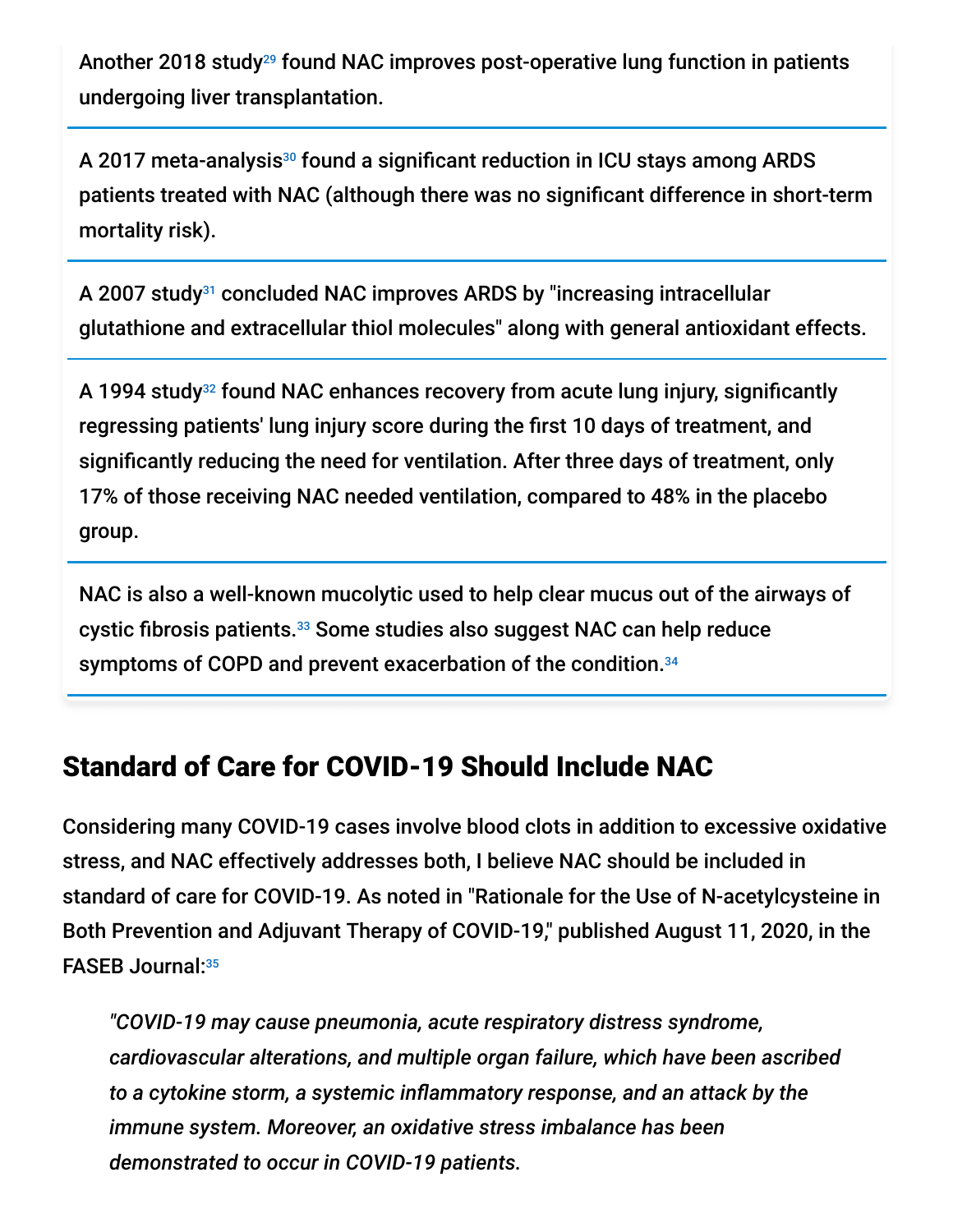*N- Acetyl-L-cysteine (NAC) is a precursor of reduced glutathione (GSH). Due to its tolerability, this pleiotropic drug has been proposed not only as a mucolytic agent, but also as a preventive/therapeutic agent in a variety of disorders involving GSH depletion and oxidative stress …*

*Thiols block the angiotensin-converting enzyme 2 thereby hampering penetration of SARS-CoV-2 into cells. Based on a broad range of antioxidant and anti-inflammatory mechanisms … the oral administration of NAC is likely to attenuate the risk of developing COVID-19, as it was previously demonstrated for influenza and influenza-like illnesses.*

*Moreover, high-dose intravenous NAC may be expected to play an adjuvant role in the treatment of severe COVID-19 cases and in the control of its lethal complications … including pulmonary and cardiovascular adverse events."*

In the same vein, an even more recent paper, $36$  published in the October 2020 issue of Medical Hypotheses, points out that:

*"T cell exhaustion, high viral load, and high levels of TNF-ɑ, IL1β, IL6, IL10 have been associated with severe SARS-CoV-2. Cytokine and antigen overstimulation are potentially responsible for poor humoral response to the virus. Lower cellular redox status, which leads to pro-inflammatory states mediated by TNFɑ is also potentially implicated.*

*In vivo, in vitro, and human clinical trials have demonstrated N-acetylcysteine (NAC) as an effective method of improving redox status, especially when under oxidative stress.*

*In human clinical trials, NAC has been used to replenish glutathione stores and increase the proliferative response of T cells. NAC has also been shown to inhibit the NLRP3 inflammasome pathway (IL1β and IL18) in vitro, and decrease plasma TNF-ɑ in human clinical trials.*

*Mediation of the viral load could occur through NAC's ability to increase cellular redox status via maximizing the rate limiting step of glutathione synthesis, and*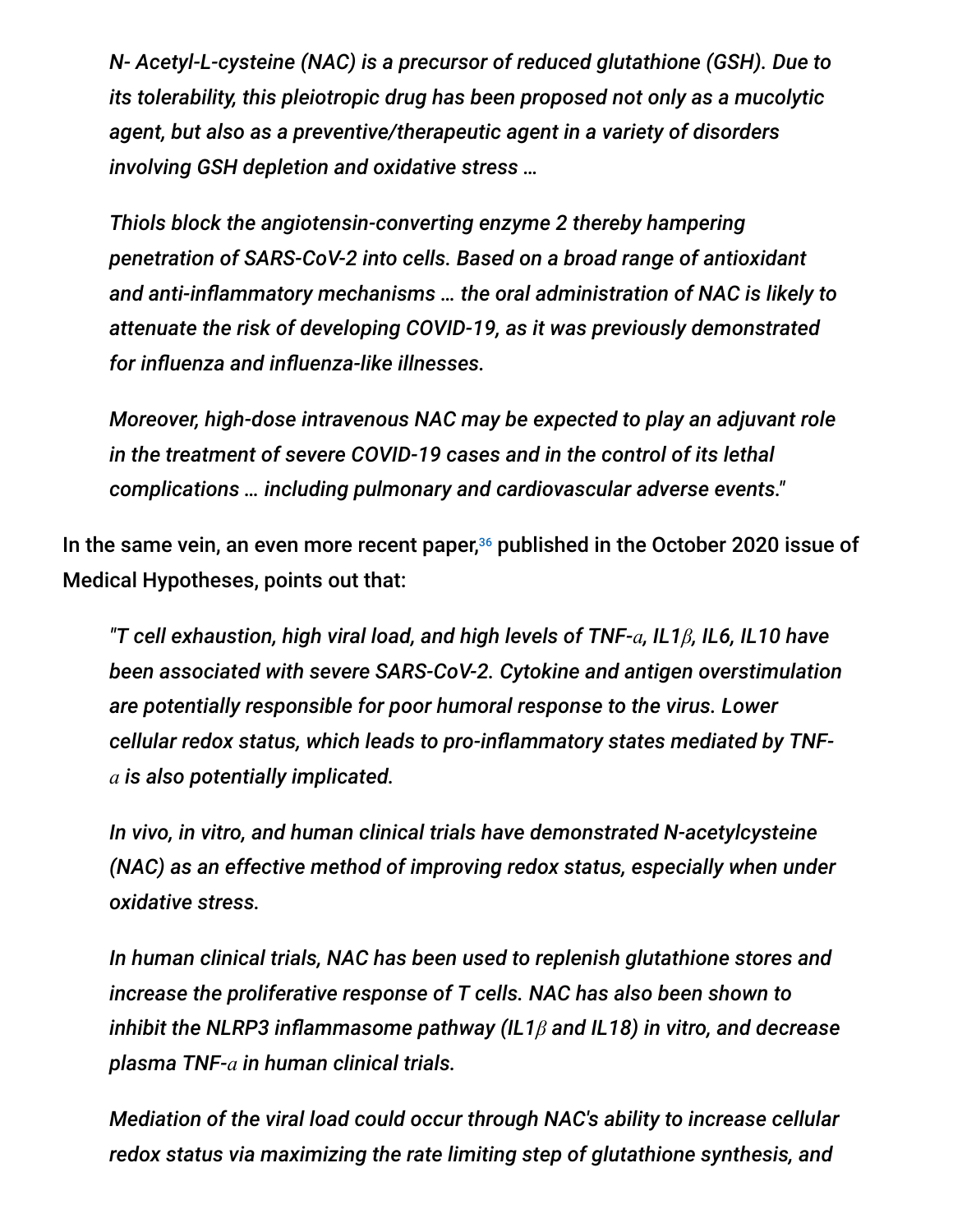*thereby potentially decreasing the effects of virally induced oxidative stress and cell death.*

*We hypothesize that NAC could act as a potential therapeutic agent in the treatment of COVID-19 through a variety of potential mechanisms, including increasing glutathione, improving T cell response, and modulating inflammation."*

# FDA Cracks Down on NAC and Wants to Prevent You From Using It

At present, 11 studies involving NAC for COVID-19 are listed on Clinicaltrials.gov.<sup>37</sup> Ironically, just as we're starting to realize its benefits against this pandemic virus, the U.S. Food and Drug Administration is suddenly cracking down on NAC, claiming it is excluded from the definition of a dietary supplement.

They point out that NAC was approved as a new drug in 1985, $38$  and therefore cannot be marketed as a supplement. This is not reflected in the supplement market, however. As reported by Natural Products Insider,<sup>39</sup> there are at least 1,170 NAC-containing products in the National Institutes of Health's Dietary Supplement Label Database.

As of yet, the FDA has not taken action against NAC due to anything related to COVID-19. They've primarily targeted companies that market NAC as a remedy for hangovers. 40 Still, members of the Council for Responsible Nutrition have expressed concern the FDA may end up targeting NAC more widely. Hopefully, the FDA will not end up blocking access to NAC supplements in the same way hydroxychloroquine access has been stifled.

### **Sources and References**

- <sup>1</sup> [Researchgate, April 2020 \[Preprint\]](https://www.researchgate.net/publication/340917045_Endogenous_deficiency_of_glutathione_as_the_most_likely_cause_of_serious_manifestations_and_death_in_patients_with_the_novel_coronavirus_infection_COVID-19_a_hypothesis_based_on_literature_data_and_o)
- <sup>2, 4</sup> [European Respiratory Journal 1997 Jul;10\(7\):1535-41](https://erj.ersjournals.com/content/10/7/1535.long)
- <sup>3</sup> [Drdebe.com April 2, 2020](https://www.drdebe.com/blog/2020/4/2/0txsap858db2lx8l6b21fultjorb4x)
- <sup>5</sup> [Cochrane Database of Systematic Reviews March 13, 2014, Main Results](https://www.cochranelibrary.com/cdsr/doi/10.1002/14651858.CD001269.pub5/abstract)
- [BMJ 2017;356:i6583](https://www.bmj.com/content/356/bmj.i6583) 6